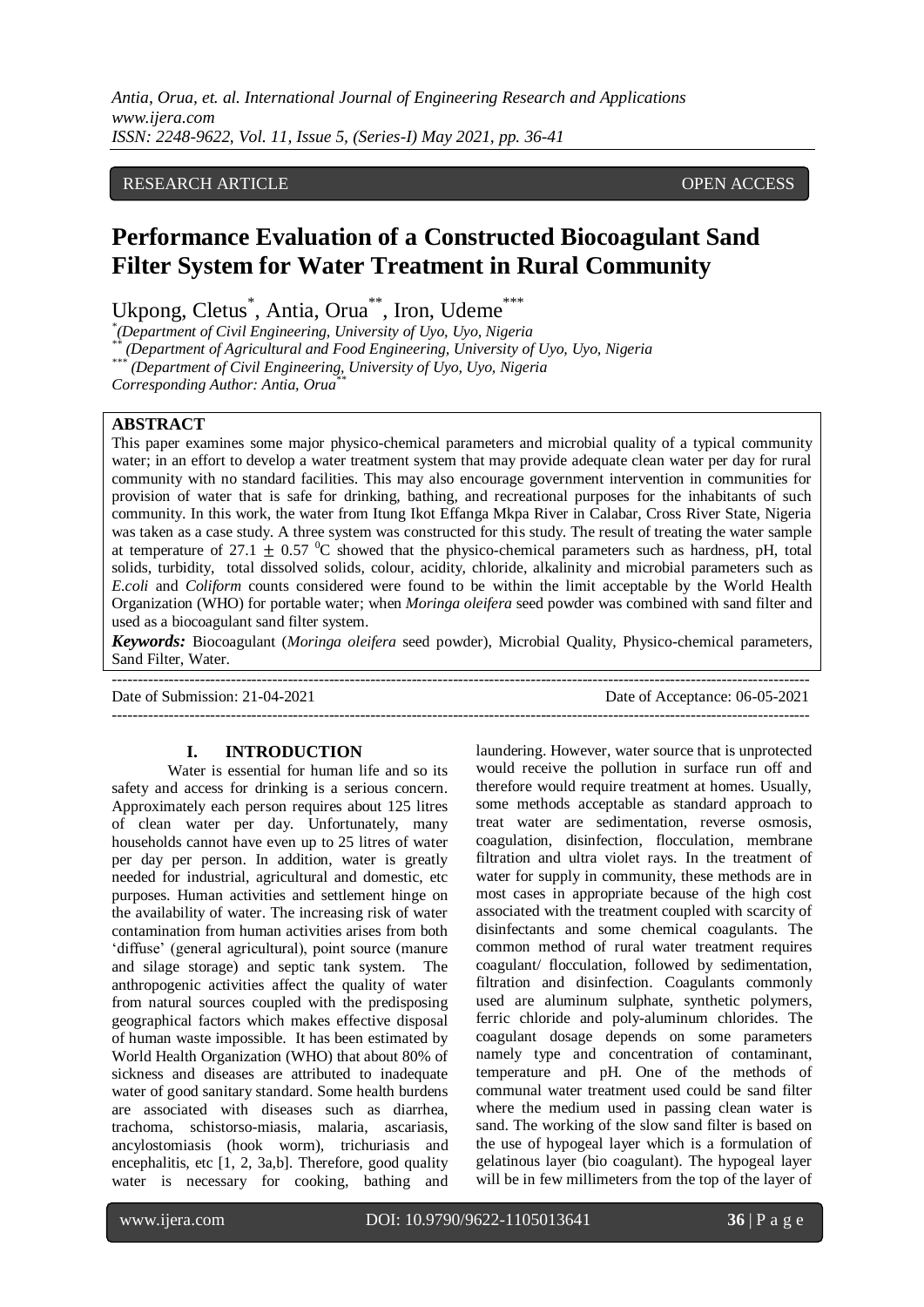fine sand. In this set up, it is possible to have about 90 – 99% reduction of bacteria if the slow sand filter is well managed. However, an ancient method of coagulating suspended matter in the source of drinking water was by the use of biocoagulant extract. Generally, to maintain the sustainability of treating water at low cost the utilization of rich biodiversity of plant is imperative. In flocculating suspended matter in water, it has been found that *Moringa oleifera* is good enough. The utilization of *Moringa oleifera* seed has been the focus for the past three decades as it has been associated with low cost, biodegradability, abundance and high efficacy in the treatment of water  $[4, 5, 6, 7, 8, 9]$ . The use of *Moringa oleifera* in water treatment is advantageous as it produces significant less sludge when compared with aluminum sulphate. More so, the aluminum sulphate may leave behind certain residue like aluminum which could cause health challenge when consumed. Thus, the evaluation of low technology biocoagulant sand filter including seed coagulant of *Moringa oleifera* is essential [10a,b, 11, 12, 13].

It is necessary to note that the use of *Moringa oleifera* coagulant agent obtained from the use of sodium chloride (NaCl) is more potent that using distilled water. This may be attributed to the salting-in mechanism of which increase in the strength of salt ion would influence protein solubility and protein-protein dissociation [14]. In an effort to have good quality water treatment in some communities, a case study of water at Itung Ikot Effanga Mkpa River in Calabar, Cross River State, Nigeria was examined. In this study, it is imperative to monitor the physico-chemical and microbial quality of water supply and then develop simple and efficient biocoagulant aided water treatment system. This may provide the impetus for sustained government intervention.

# **II. MATERIALS AND METHODS**

#### 2.1 Materials

In this study, the following are some materials used: pH meter (model: Mettle Toledo MP), turbidmeter (Model:HANNAA Instrument H 193703), Whatman filter paper, oven, desiccator, weighing balance, Lovibond comparator, indicators such as phenolphthalein, methyl orange, 10 ml plastic measuring tube, 25 ml glass container, Manver hardness indicator, EDTA (ethylene diamine tetracetic acid, calcium indicator and 8N-potassium hydroxide solution and Elenmeyer flask.

## 2.2 Sourcing of Water

The water from Itung Ikot Effanga Mkpa River, Calabar, Cross River State, Nigeria was obtained as a typical water from a community for this study.

#### 2.3 Microbial and Physico-chemical Evaluation of Water

The water sample was tested for the following based on method prescribed by [15, 7, 16], pH, turbidity, total dissolved solids, total solids, colour, acidity, alkalinity, chloride, hardness, *E. coli* and *Coliform*  count. The tests were carried out in triplicate and average value taken and result compared with WHO standard for potable water.

## 2.4 Formulation of Biocoagulant Using *Moringa oleifera*

The seed of *Moringa oleifera* was shelled and the seed crushed to powder form by using dry head blender. The powder was sieved by the use of 0.8 mm mesh. About 0.3 kg of this powder was mixed using small quantity of clean water in order to make it as paste. Ten (10) litres of turbid water was used in mixing the paste thoroughly by stirring. The paste was allowed to stay for five (5) minutes. This is to enable the extraction of coagulant protein from the waste before it is used. Muslin cloth was used to filter the insoluble material into a bucket for use in treating water.

## 2.5 Equipment

## 2.5.1 Components and Principles

The major components of the slow sand filter are sand and gravel. The size range of sand used was between 0.15 mm and 0.35 mm with average sand size of about 0.2 mm. The depth of the fine sand is about 1.2 m and is supported on three gravel layers. The coefficient of uniformity of the fine sand was between 0.35 to 1.7 mm. Usually, in the slow sand filter system the filtration rate is between 2.5 to 6.0  $m<sup>3</sup>$  / day. Its efficiency may depend on the ratio of the filter bed surface, the sand particle size distribution. Also, the depth of the bed is traditionally within the range of 0.5 to 1.5 m for sand filter that is good. However, the filtration is more efficient as the depth of the filter bed increases. In this study, fine sand having 0.05 to 0.5 mm particle distribution size is integrated with 0.001 m to 0.1 mm particle size range of powder made from the *Moringa oleifera* seed.

## 2.5.2 Construction of Water Treatment System

Three systems were constructed as shown in Fig. 1 to 3 for rural water supply carrying a capacity of ten litres of water for evaluation using the surface water from Itung Ikot Effanga Mkpa River.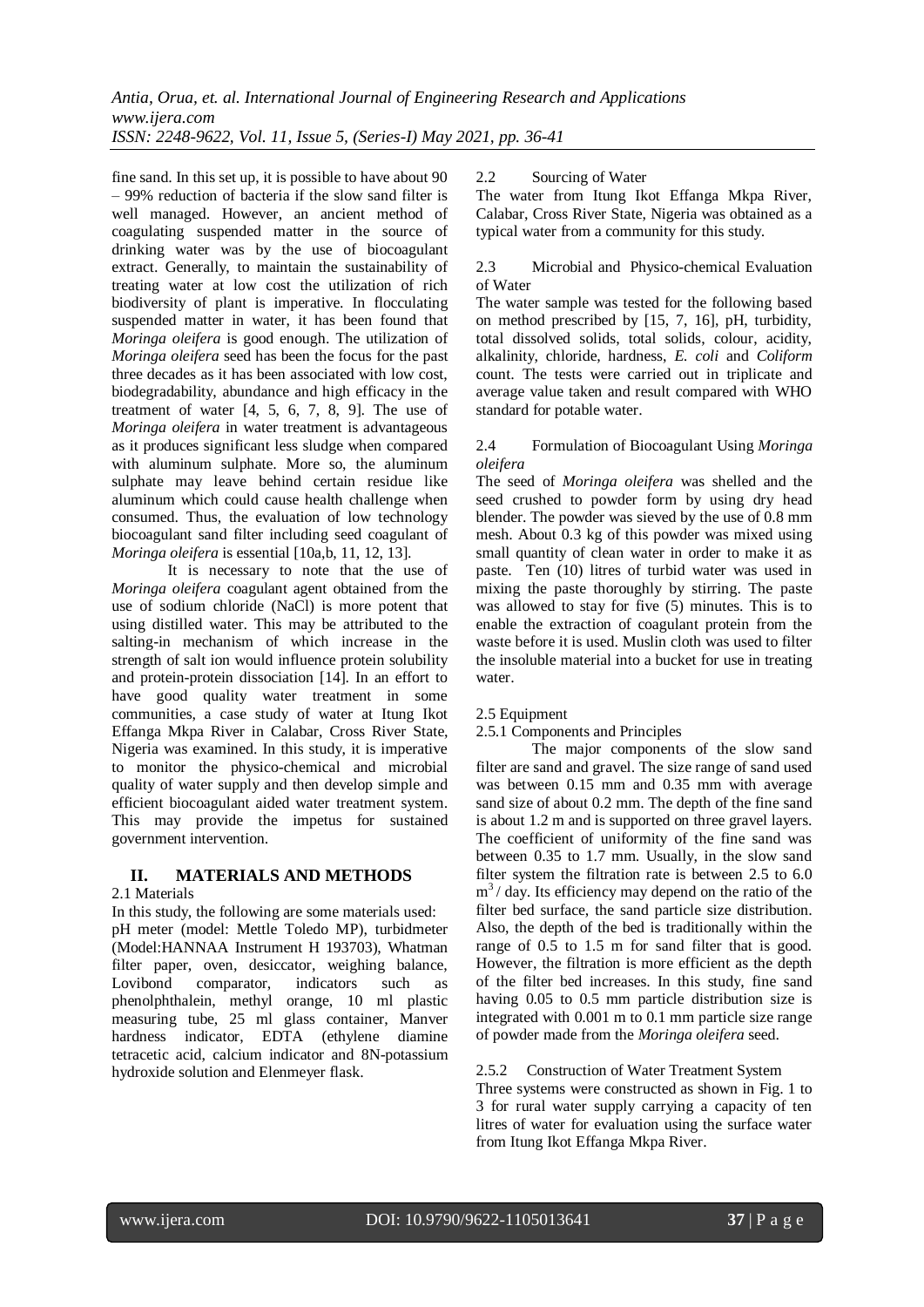*Antia, Orua, et. al. International Journal of Engineering Research and Applications www.ijera.com ISSN: 2248-9622, Vol. 11, Issue 5, (Series-I) May 2021, pp. 36-41*



**Figure 1: Surface water treatment with sand filter**



**Figure 2: Surface water treatment with** *Moringa oleifera*



**Figure 3: Combined treatment with** *Moringa oleifera* **and sand filter**

2.5.3 Biocoagulant Sand Filter System Operation When the insoluble part of the *Moringa* seed powder filtered after the coagulant protein is extracted to the water; it is then mixed with clean sand to constitute a biocoagulant sand filter system. Water would be

poured into the system and the set up would be left undisturbed for the production of potable water to commence.

# **III. RESULTS AND DISCUSSION**

The results obtained from analysis of raw surface water and when it was treated with *Moringa oleifera*, sand filter and a combination of sand filter and *Moringa oleifera* in the constructed water treatment system using temperature of  $27.1 \pm 0.57$  °C are presented in Table 1 and 2 together with acceptable values by World Health Organization (WHO).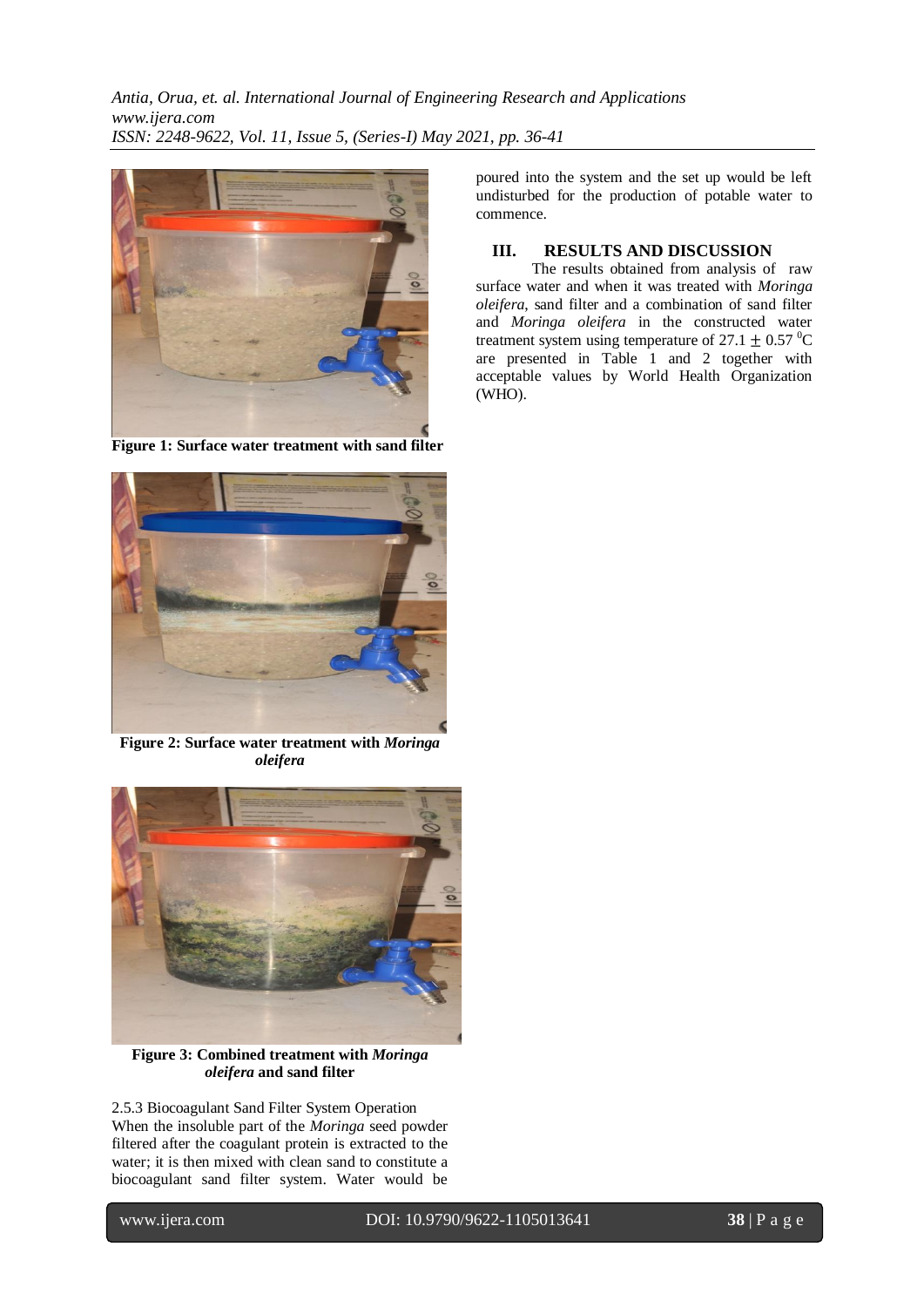| Table 1. MICrobial quality of unificated and if calcul surface water compared with WHO standard<br><b>Parameters</b> | <b>Untreated</b><br><b>Surface</b><br>Water | <b>Treated Surface Water</b>               | <b>WHO</b>                         |                                                              |                                              |
|----------------------------------------------------------------------------------------------------------------------|---------------------------------------------|--------------------------------------------|------------------------------------|--------------------------------------------------------------|----------------------------------------------|
|                                                                                                                      |                                             | <b>Using</b><br><b>Moringa</b><br>oleifera | <b>Using Sand</b><br><b>Filter</b> | <b>Using Combined</b><br>Moringa oleifera<br>and Sand Filter | Acceptable<br><b>Values</b><br><b>Ranges</b> |
| Echerichia coli<br>count (MPN/100ml)                                                                                 | 5.4                                         | 0.8                                        | 0.5                                | 0.3                                                          | $0 - 1$                                      |
| Coliform count<br>$(MPN/100 \text{ ml})$                                                                             | 25                                          |                                            |                                    |                                                              | $0 - 10$                                     |

| Table 1: Microbial quality of untreated and treated surface water compared with WHO standard |  |
|----------------------------------------------------------------------------------------------|--|
|----------------------------------------------------------------------------------------------|--|

**Table 2: Physico-chemical parameters of untreated and treated surface water compared with WHO acceptable values**

|                                 | <b>Untreated</b>        | <b>Treated Surface Water</b>               | <b>WHO</b>                         |                                                                     |                                              |
|---------------------------------|-------------------------|--------------------------------------------|------------------------------------|---------------------------------------------------------------------|----------------------------------------------|
| <b>Parameters</b>               | <b>Surface</b><br>Water | <b>Using</b><br>Moringa<br><b>Oleifera</b> | <b>Using Sand</b><br><b>Filter</b> | <b>Using Combined</b><br><b>Moringa Oleifera</b><br>and Sand Filter | Acceptable<br><b>Values</b><br><b>Ranges</b> |
| pH                              | $8.2 \pm 0.05$          | $7.6 \pm 0.11$                             | $7.9 + 0.05$                       | $7.2 + 0.05$                                                        | $6.8 - 8.5$                                  |
| Turbidity (NTU)                 | 12. $0 \pm 0.02$        | $5.5 \pm 0.57$                             | $3.2 + 0.57$                       | $2.5 \pm 0.57$                                                      | $0 - 5$                                      |
| Total solids (mg/l)             | $510 \pm 0.57$          | $420 + 0.28$                               | $384 + 0.28$                       | $315 \pm 0.57$                                                      | 500                                          |
| Total dissolved solid<br>(mg/l) | $713 \pm 0.58$          | $351 + 0.58$                               | $215 + 0.28$                       | $211 + 0.52$                                                        | 500                                          |
| Colour                          | Light brown             | Colourless                                 | Colourless                         | <b>Colourless</b>                                                   | Colourless                                   |
| Acidity $(mg/l)$                | $0.8 \pm 0.57$          | $0.26 \pm 0.76$                            | $0.42 \pm 0.28$                    | $0.10 \pm 0.57$                                                     | 0.3                                          |
| Alkalinity(mg/l)                | $130 \pm 0.1$           | $126 \pm 0.57$                             | $118 \pm 0.57$                     | $100 \pm 0.28$                                                      | <b>200</b>                                   |
| Chloride (mg/l)                 | $12 \pm 0.57$           | $7 + 0.57$                                 | $6.5 + 0.57$                       | $5.0 \pm 0.57$                                                      | 250                                          |
| Hardness (mg/l)                 | $190 \pm 0.58$          | $110 \pm 0.58$                             | $105 + 0.28$                       | $100 \pm 0.57$                                                      | 500                                          |

From Table 1, the *E.coli* ( 500 cfu/ml) and *Coliform* count ( 7300 cfc/ml) show respectively high values for the untreated surface water as 5.4 MPN / 100 ml and 25 MPN /100 ml. The indication of pathogenic bacteria is present could be based on the presence of Coliform bacteria. The use of surface water having high *E.coli* and *Coliform* count for bathing implies that the skin might be exposed to diseases if one has wound or scratches on the skin. Generally, surface water is heavily contaminated and this is as a result of heavy human activities that are going on in the water bodies' vicinity. The surface water treatment with *Moringa oleifera* gave a value of 0.8 MPN/ 100 ml for E. coli while that of Coliform was 7 MPN/ 100 ml. Usually water treated with *Moringa oleifera* cannot last for more than 48 hours without bacteria re-growth. However, using sand filter for surface water treatment resulted in having *E. coli* and *Coliform* count of 0.5 and 4 MPN/ 100 ml, respectively. The efficiency of sand filtration system usually depends on the quality of water source (degree of pollution) and the source of supply should contain less Coliform bacteria. The combination of *Moringa oleifera* seed with sand filter outfit shows a recovery of high quality water consumption in terms of *E. coli* and *Coliform* count. This is indicated by the drastic reduction in the mean values of bacterial count of the surface water. These

values fall within the acceptable range by WHO. This implies that it is likely that the *Moringa oleifera* sand filter combined system could provide a greater volume of water treated for members of the rural communities to use for their consumption coupled with reduction in health risk. From Table 2, the pH values for untreated and treated water were within WHO acceptable range. However, the pH decreased when treated singly with *Moringa* and sand filter; but partially increased when treated with combined *Moringa* and sand filter. The increase may be due to *Moringa oleifera* action as a coagulant of which its potency lies in the water soluble cationic protein in the seeds. This implies that in water, the basic amino acid present in *Moringa oleifera* protein would accept a proton from water. This would result in the release of hydroxyl group to make the solution basic. The turbidity values were best obtained when *Moringa*  and sand filter treatment were combined to treat water to acceptable range by WHO. The total solids (TS) and total dissolved solids (TDS) present in treated water were within WHO acceptable standard with a better treatment obtained using combined *Moringa* and sand filter. More so, the initial brown colour of surface water was completely removed after treatment using *Moringa* seed powder. The *Moringa oleifera* seeds therefore show absorbent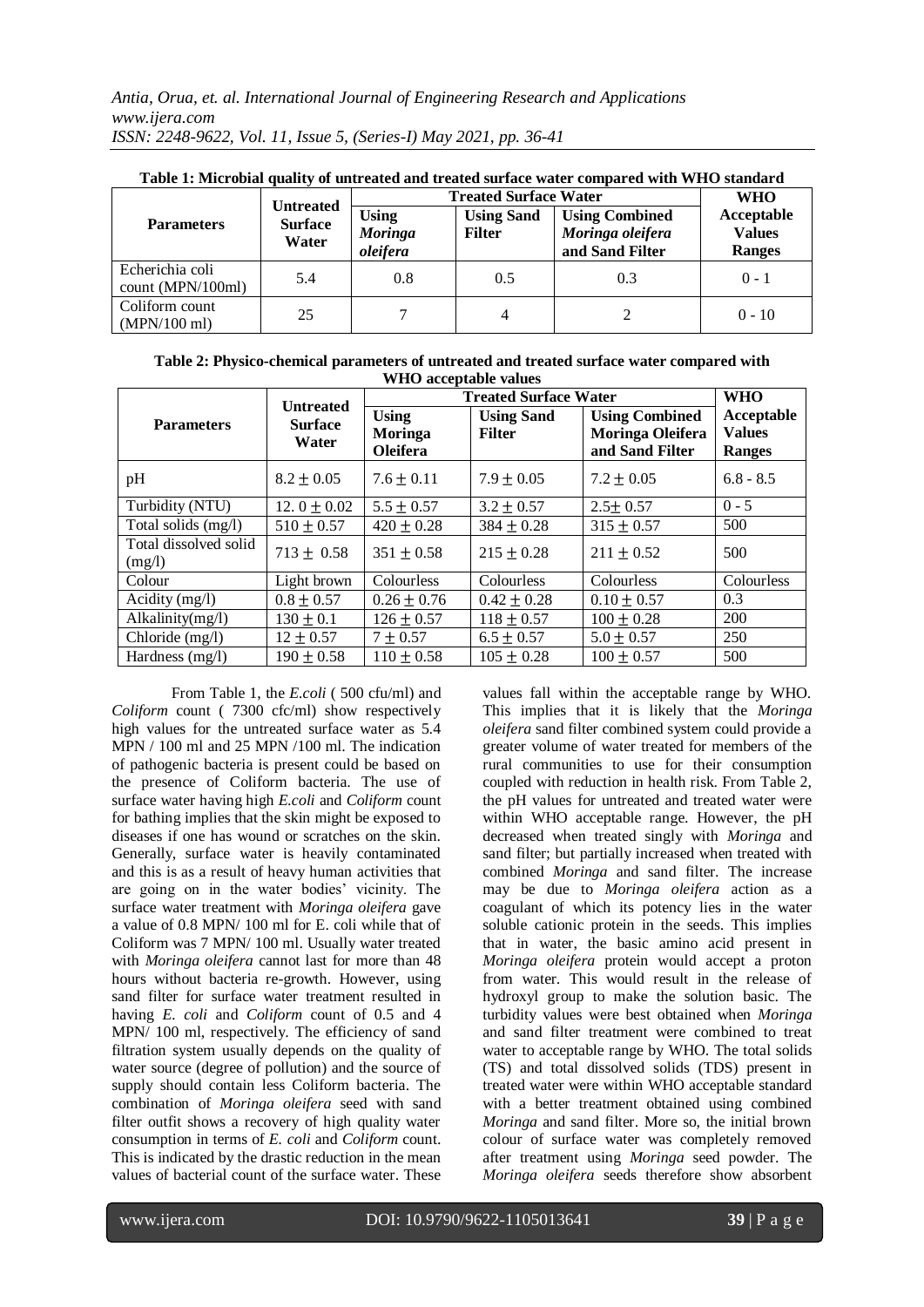*Antia, Orua, et. al. International Journal of Engineering Research and Applications www.ijera.com ISSN: 2248-9622, Vol. 11, Issue 5, (Series-I) May 2021, pp. 36-41*

properties. The acidity was observed to decrease and was within the acceptable limit by WHO. This may likely be that the *Moringa oleifera* contains water-soluble protein of lower molecular weight which carries a positive charge. Hence, the seeds when crushed and water added to it would cause the protein in it to produce positive charge that would act like magnets to attract predominantly negative charged particles. Moreover, at various stages of treatment, the alkalinity was observed to reduce after the treatment using *Moringa oleifera* seed powder; as against when treated with sand filter alone and when combined *Moringa* with sand filter of which the alkalinity was slowly increased. The decrease in alkalinity may be as a result of insoluble products precipitation during the reaction between *Moringa*  and water. This is similar to the precipitation during softening of water using lime / soda ash. The extract of *Moringa* seed extract seems to have a natural buffering capacity. It was also observed that *Moringa* seed extract reduced the chloride ion level. This may be because the cations from the seed would combine with the negatively charged chloride ions present in the water and result in the neutralization of the chloride ions to range between 5 – 9 mg/ l in surface water sample. These values are within the WHO standard limit. The hardness of treated water decreased comparably with untreated water. This may be because; *Moringa oleifera* is polyelectrolyte and may remove hardness in water by adsorption and bridging of inter- particle. Also, to note is that surface water have higher value of hardness because it contains magnesium, calcium and other hardness-causing substances. Therefore, it is likely that the *Moringa oleifera* seed powder dosage would be required to be increased as the hardness of water increases.

#### **IV. CONCLUSION**

In this study, it may be concluded that a well-constructed biocoagulant water treatment system that utilizes *Moringa oleifera* seed powder and sand filter can be used effectively to treat water to acceptable WHO standard in rural areas that have no standard facilities.

#### **REFERENCES**

- [1]. M. Pritchard, T. Mkandawire, A. Edmondson, J. G. O'Neill, and G. Kulunga, Potential of using Plant Extracts for Purification of Shallow Well Water. *In Malawi, Phy. Chem. Earth, (34)*, 2009, 799-805.
- [2]. F. E. Sridhar, and C. R. Oloruntoba, A Potential Coagulant for Drinking Water Treatment. Desalination (299), 2008, 16–21.
- [3]. World Health Organization, (WHO), Guidelines for Drinking Water Quality.3rd

Ed. Vol. 1, (Recommendation Geneva, Switzerland, 2006a) 515.

- [4]. WHO, Guideline for Drinking-Water Quality (Electronic resources): Incorporating First Addendum. Vol. 1, Recommendations, 3rd Edition, 2006(b).
- [5]. J. Dgremont, *Coagulants in water and wastewater treatment* (IWA Publishers, London, 2009).
- [6]. A. Diaz, N. Rincon, A. Escorihuela, and N. Fernandez, A Preliminary Evaluation of Turbidity Removal by Natural Coagulants Indigenous to Venezuela, *Process Biochemistry*, 1999, 391–395.
- [7]. FEPA, National Drinking Water Clearing House regulations. *2(3),* 2000, 37-41.
- [8]. K. A. Yongabi, Studies on the use of Medicinal Plants and Macro Fungi (Lower Plants) in Water and Waste Water Purification, 2004.
- [9]. A. Kebreab, K. R. Ghebremicheal Gunaratna, H. B. Hongbin, D. Gunnel, A Simple
- [10]. Purification and Activity Assay of the Coagulant Protein from Moringa Seed, *Water Res., (39),* 2005, 2338-2344.
- [11]. M. Yarahmadi, M. Hossieni, B. Bina, and M. H. Mahmoudian, Application of Moringa Oleifera Seed Extract in Polyaluminium Chloride in Water Treatment. *World Applied Sciences Journal, 7 (8)*, 2009, 962-967.
- [12]. A. Ndabigengesere, and K. S. Narasiah, Quality of Water Treated by Coagulation Using Moringa Oleifera Seeds. *Water. Res., 32 (3)*, 1998(a), 781-791.
- [13]. A. Ndabigengesere, and K. S. Narasiah, Use of Moringa Oleifera Seeds as a Primary Coagulant in Waste water Treatment. *Environmental Technology, 19 (8)*, 1998(b) 789–800.
- [14]. U. Eliert, Antibiotic Principles of Seeds of Moringa Oleifera Plant, *Indian Material Journal*, *39(235),* 2001, 1013-1016.
- [15]. A. Olsen, Low Technology Water Purification by Bentonite Clay and Moringa Oleifera Seed Flocculation as Performed in Sudanese villages. Effects on Schistosoma Mansoni Cercariae. *Water Research, 21(5)*, 1987, 517-522.
- [16]. S. A. Wilson, and S. A. Andrews, Impact of a Natural Coagulant Pretreatment for Colour Removal on Solar Water Disinfection. *Journal of Water, Sanitation and Hygiene for Development, (1),* 2011, 57-67.
- [17]. T. Okuda, A. U. Baes, W. Nishijima, and M. Okada, Isolation and Characterization of Coagulant Extracted from Moringa Oleifera